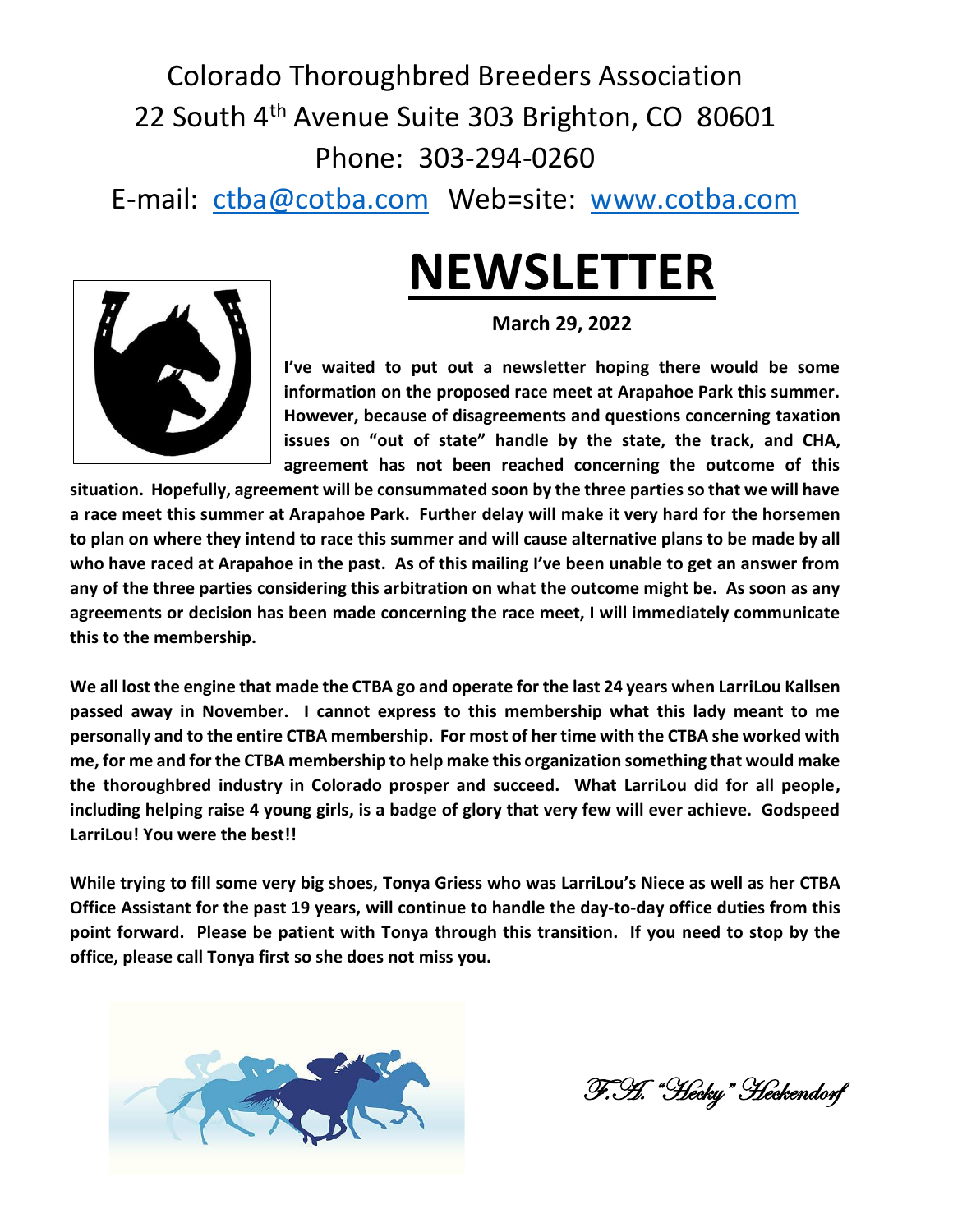### **BOARD OF DIRECTORS ELECTION**

If you would like to run for the C.T.B.A. Board of Directors, please get your resume to the CTBA office no later than Friday, April 29<sup>th</sup>, 2022 by 3:00pm. Results of the election will be announced on June 15th at the annual meeting.

#### **ANNUAL MEETING**

Our Annual Meeting will be held on Wednesday, June 15, 2022. At this time, it will be a telephone meeting. If you are interested in listening in, please contact Tonya at the CTBA office and she will give you the login information.

**This will be your last correspondence if you have not paid your 2022 Membership.**

**Please update the office with your e-mail address, you can send it to [ctba@cotba.com.](mailto:ctba@cotba.com) Remember you can always find updated information on our website. [www.cotba.com](http://www.cotba.com/)**



### **Board of Directors 2021-2022**

| F.A. Hecky Heckendorf | <b>President</b>      |
|-----------------------|-----------------------|
| <b>Robin Smith</b>    | <b>Vice President</b> |
| <b>Mark Hillman</b>   | <b>Treasurer</b>      |
| <b>Vance Alfrey</b>   |                       |
| <b>Mason King</b>     |                       |
| <b>Rob Ring</b>       |                       |
| <b>Temple Rushton</b> |                       |
| <b>Jim Weimer</b>     |                       |
| Linda Wood            |                       |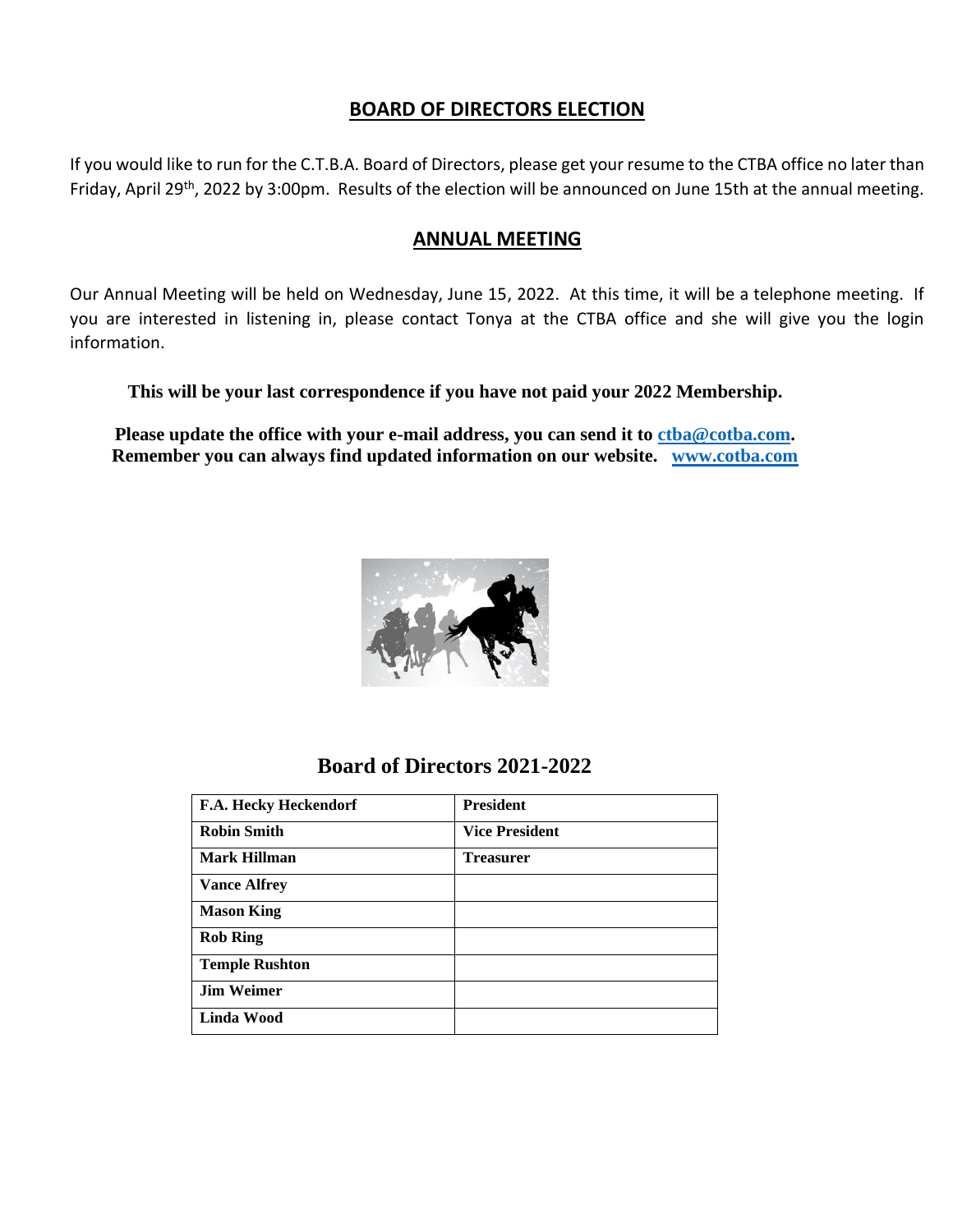

**In Memory Of…**

## **LarriLou Kallsen CTBA Executive Director 1956-2021**

LarriLou was born in Denver Colorado on November 4, 1956, to Clyde and Pearlie Kallsen. She was the youngest of 4 siblings. LarriLou grew up and lived her life in Brighton Colorado. She attended Brighton high School and was part of the Class of 1975.

LarriLou held several jobs in her lifetime but the one that stands out the most is her job with the Colorado Thoroughbred Breeders Association. She was the Executive Director and Secretary for the CTBA for the past 24 years and considered the horseman part of her extended family. She always went above and beyond for her job and did so with a smile on her face. Wherever she went, she knew no strangers and made a lasting impression on everyone who met her.

One of LarriLou's proudest moments in her life was becoming the mother to her son Joey. It was just the two of them until he passed away in March of 1999. When Joey was growing up, she made sure that everything they did was always an adventure and fun. Apart from becoming a mom, she took her role as Grammy and Aunt very seriously. All her nieces (great), nephews (great) and now great-great, can agree that being with Aunt Loulou or Grammy, would involve lots of smiles and laughter. She was the happiest anytime her granddaughters, family or Disney was involved.

She is survived by her brother, Nick Kallsen; sister, Bonnie Arnold (Dale); nieces/nephews, Tonya Griess (Gordon), Troy Arnold (Tammy), Kyle Arnold (Joanna), Amy McIntyre (Jason), Terry Kallsen (Janette); great nieces/nephews, Shilah, Kacie (Beau), Wyatt, Caylin, Blaine, Dustin, Grace, Bristol, Remington; great-great niece Penny; great-great nephew Henry; friend, Mark Alpers, his daughter Lindsey Alpers; and granddaughters, Jessica, Hailey, Makayla and Amanda Alpers. She is preceded in death by her parents, Clyde and Pearlie Kallsen; son, Joey Kallsen; brother, Terry Kallsen; sister in-law Gloria Kallsen; nephew, Spencer Arnold; great nephew, Garret Arnold; along with many other friends and family members.

## **Rita Ferguson 1943-2021**

Rita was born on September 2, 1943 and passed away on October 19, 2021. She was the Little Britches Rodeo Queen in 1962. Rita started training quarter horse racehorses in 1970 and changed to thoroughbreds in 1982. After training, she became a Jockey Agent at Arapahoe Park. She joined the Colorado Thoroughbred Breeders Association in 1984. As a longtime member with the CTBA, she continues to earn Owner and Breeders points for those well-bred, researched broodmares that Rita felt had potential to be in the winner's circle. She enjoyed raising and racing their babies. She loved the racetrack life and all her friends very much and will be missed dearly. We hope to see her final legacy colt named "Jake" born on April 17, 2020, out of Ghostrunner by Forest Peace in the Winner's Circle one day soon.